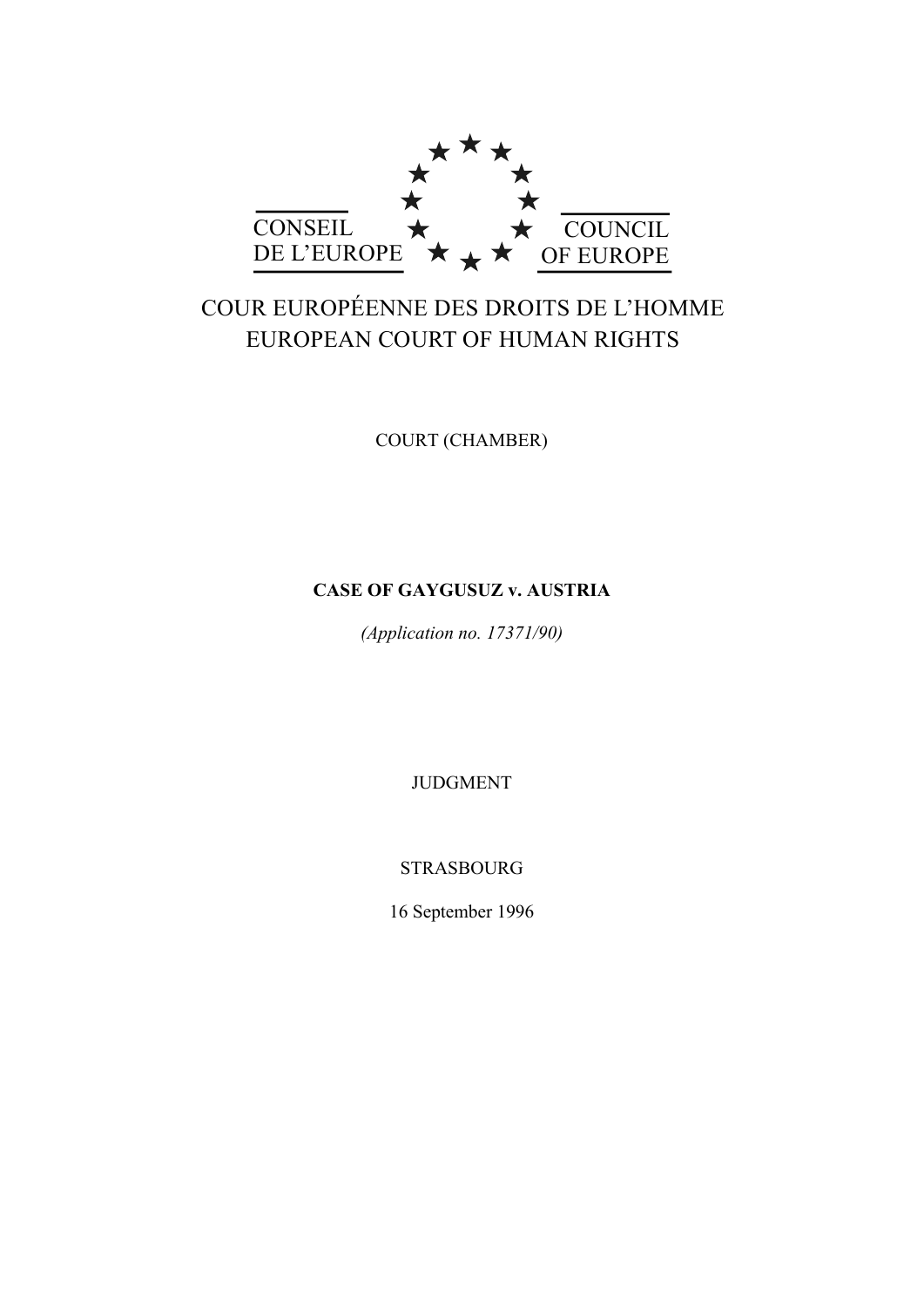# **In the case of Gaygusuz v. Austria<sup>1</sup> ,**

The European Court of Human Rights, sitting, in accordance with Article 43 (art. 43) of the Convention for the Protection of Human Rights and Fundamental Freedoms ("the Convention") and the relevant provisions of Rules of Court B<sup>2</sup>, as a Chamber composed of the following judges:

Mr R. RYSSDAL, *President*,

Mr F. GÖLCÜKLÜ,

Mr F. MATSCHER,

Mr R. MACDONALD,

Mr C. RUSSO,

Mr I. FOIGHEL,

Mr R. PEKKANEN,

Mr A.N. LOIZOU,

Mr K. JUNGWIERT,

and also of Mr H. PETZOLD, *Registrar*, and Mr P.J. MAHONEY, *Deputy Registrar*,

Having deliberated in private on 23 May and 31 August 1996,

Delivers the following judgment, which was adopted on the lastmentioned date:

# PROCEDURE

1. The case was referred to the Court by a Turkish national, Mr Cevat Gaygusuz ("the applicant") on 20 April 1995, within the three-month period laid down by Article 32 para. 1 and Article 47 of the Convention (art. 32-1, art. 47). It originated in an application (no. 17371/90) against the Republic of Austria lodged by Mr Gaygusuz with the European Commission of Human Rights ("the Commission") under Article 25 (art. 25) on 17 May 1990.

The applicant's application bringing the case before the Court referred to Article 48 of the Convention (art. 48), as amended in respect of Austria by Protocol No. 9 (P9). The object of the application was to obtain a decision as to whether the facts of the case disclosed a breach by the respondent State of its obligations under Articles 6 para. 1 and 8 of the Convention (art. 6-1, art. 8) and Article 14 of the Convention taken in conjunction with Article 1 of Protocol No. 1 (art. 14+P1-1).

<sup>&</sup>lt;sup>1</sup> The case is numbered  $39/1995/545/631$ . The first number is the case's position on the list of cases referred to the Court in the relevant year (second number). The last two numbers indicate the case's position on the list of cases referred to the Court since its creation and on the list of the corresponding originating applications to the Commission.

<sup>2</sup> Rules of Court B, which came into force on 2 October 1994, apply to all cases concerning the States bound by Protocol No. 9 (P9).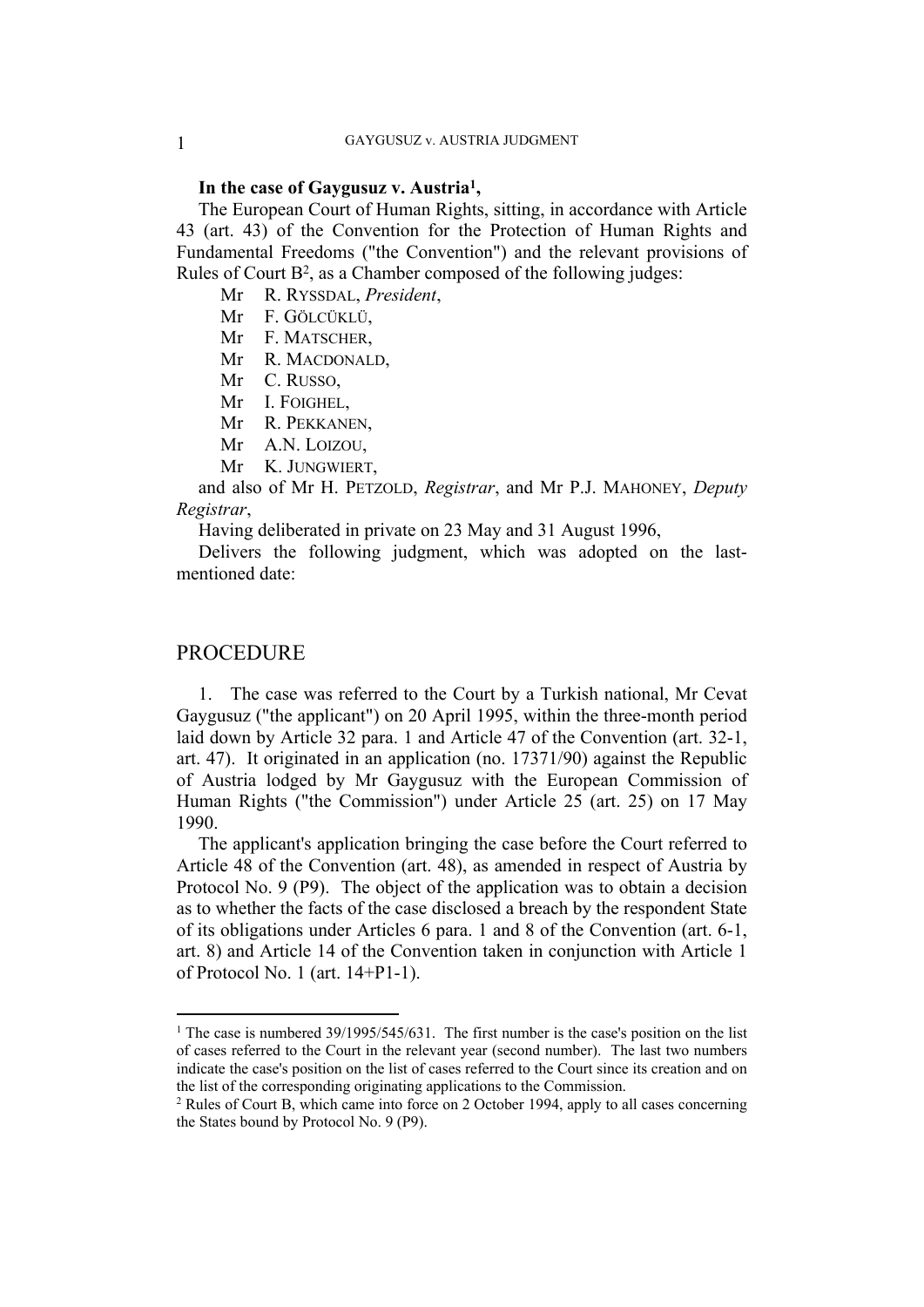2. On 5 September 1995 the Court's Screening Panel decided not to decline consideration of the case and to submit it to the Court (Article 48 para. 2 of the Convention) (art. 48-2).

3. The Chamber to be constituted included ex officio Mr F. Matscher, the elected judge of Austrian nationality (Article 43 of the Convention) (art. 43), and Mr R. Ryssdal, the President of the Court (Rule 21 para. 4 of Rules of Court B). On 29 September 1995, in the presence of the Registrar, the President drew by lot the names of the other seven members, namely Mr F. Gölcüklü, Mr R. Macdonald, Mr C. Russo, Mr I. Foighel, Mr R. Pekkanen, Mr A.N. Loizou and Mr K. Jungwiert (Article 43 in fine of the Convention and Rule 21 para. 5) (art. 43).

4. The Turkish Government, having been notified by the Registrar of their right to intervene (Article 48 para. 1 (b) of the Convention and Rule 35 para. 3 (b)) (art. 48-1-b), informed him on 4 October 1995 that they wished to take part in the proceedings.

5. On 10 October 1995 the President gave the applicant's lawyer leave to use the German language in both the written and the oral proceedings (Rule 28 para. 3).

6. As President of the Chamber (Rule 21 para. 6), Mr Ryssdal, acting through the Registrar, consulted the Agent of the Austrian Government, the Agent of the Turkish Government, the applicant's lawyer and the Delegate of the Commission on the organisation of the proceedings (Rules 39 para. 1 and 40). Pursuant to the order made in consequence, the Registrar received the memorial of the Austrian Government on 9 February 1996, the memorial of the Turkish Government on 21 February and the applicant's memorial on 22 February.

On 29 January 1996 the Commission had produced the file on the proceedings before it, as requested by the Registrar on the President's instructions.

7. On 9 April 1996 the Turkish Government informed the Registrar that they did not wish to take part in the oral proceedings before the Court.

8. In accordance with the President's decision, the hearing took place in public in the Human Rights Building, Strasbourg, on 22 May 1996. The Court had held a preparatory meeting beforehand.

There appeared before the Court:

(a) for the Austrian Government

Mr W. OKRESEK, Head of the International Affairs Division,

Constitutional Department, Federal Chancellery, *Agent*,

Mr R. SAUER, Federal Ministry of Labour and Social Affairs,

Mrs E. BERTAGNOLI, International Law Department,

Federal Ministry of Foreign Affairs, *Advisers*;

(b) for the Commission

Mr M.P. PELLONPÄÄ, *Delegate*;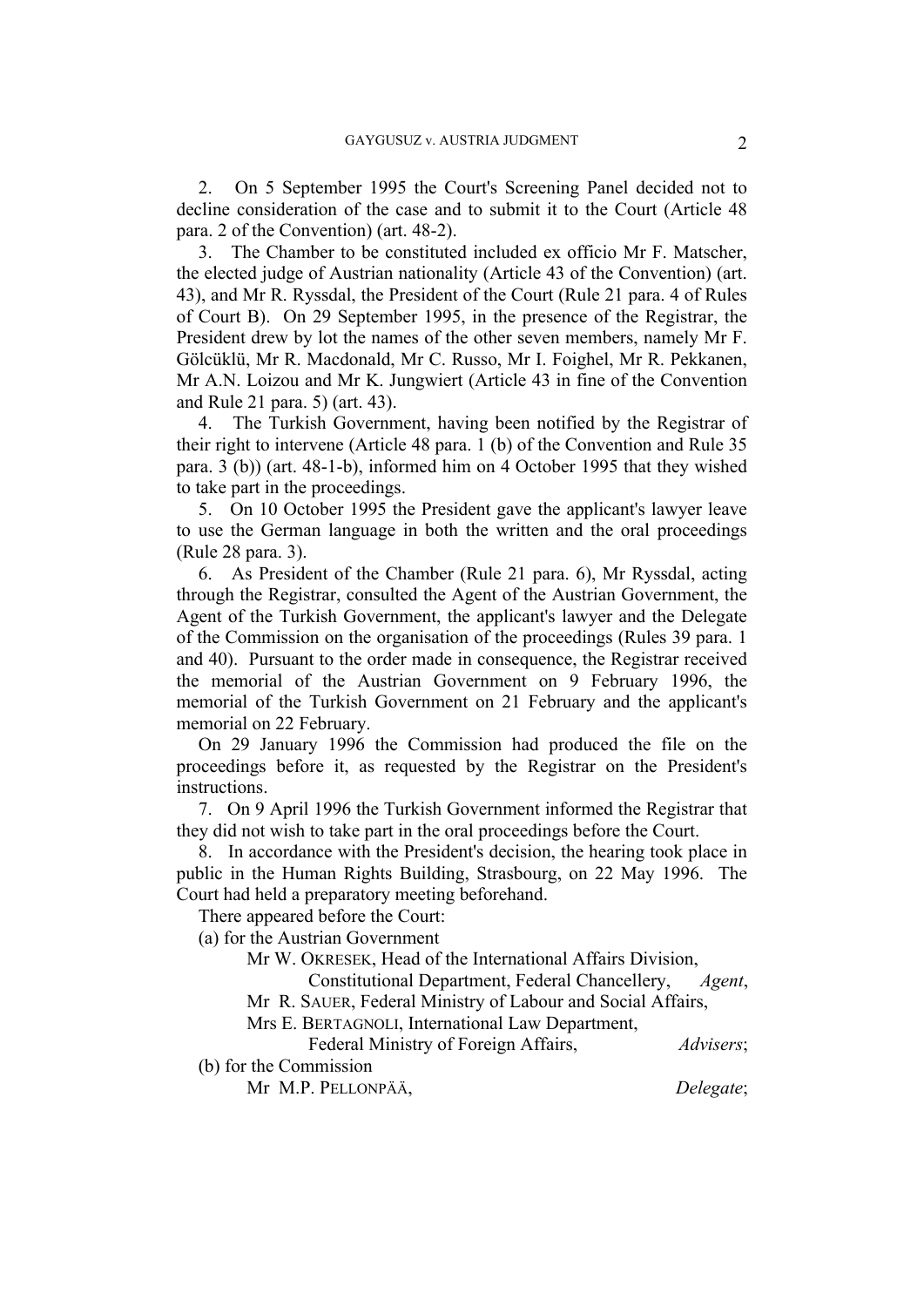(c) for the applicant

Mr H. BLUM, Rechtsanwalt, *Counsel*.

The Court heard addresses by Mr Pellonpää, Mr Blum and Mr Okresek.

On 5 June 1996 the applicant and the Austrian Government sent the Registrar their replies to a question asked by the Court. At the Court's request they produced various documents on 26 June, 20 August and 30 August 1996. However, the Court refused to admit to the file, on the ground of their late submission, further observations by the applicant received at the registry on 29 July 1996.

# AS TO THE FACTS

### I. CIRCUMSTANCES OF THE CASE

9. Mr Cevat Gaygusuz, a Turkish national born in 1950, lived in Hörsching (Upper Austria) from 1973 until September 1987. Since then he has been living in Izmir (Turkey).

10. The applicant worked in Austria, with interruptions, from 1973 until October 1984. From then until 1 July 1986 periods when he was unemployed alternated with periods when he was certified unfit for work for medical reasons, and he was in receipt of the corresponding benefits.

From 1 July 1986 to 15 March 1987 he received an advance on his retirement pension in the form of unemployment benefit. When his entitlement expired he applied to the Linz Employment Agency (Arbeitsamt) on 6 July 1987 for an advance on his pension in the form of emergency assistance (Antrag auf Gewährung eines Pensionsvorschusses in Form der Notstandshilfe).

11. On 8 July 1987 the agency rejected the application on the ground that the applicant did not have Austrian nationality, which was one of the conditions laid down in section 33 (2) (a) of the 1977 Unemployment Insurance Act (Arbeitslosenversicherungsgesetz - see paragraph 20 below) for entitlement to an allowance of that type.

12. Mr Gaygusuz appealed against the above decision to the Upper Austria Regional Employment Agency (Landesarbeitsamt). He argued in particular that the distinction drawn by the section in question between Austrian citizens and foreign nationals was unjustified, unconstitutional and contrary to the European Convention on Human Rights).

13. On 16 September 1987 the Regional Employment Agency found against the applicant and upheld the impugned decision. It emphasised that not only did he not have Austrian nationality, but in addition his case did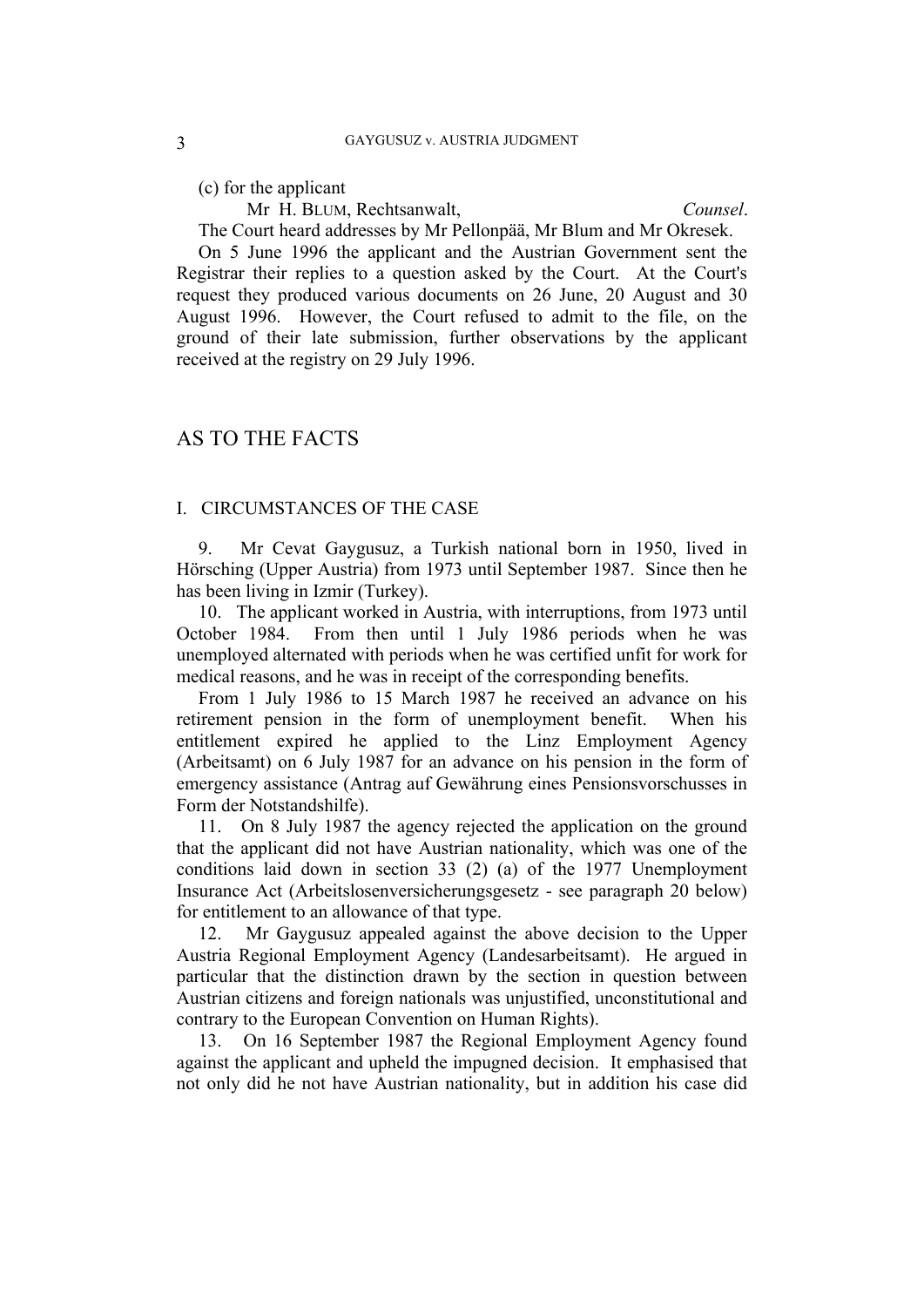not fall into any of the categories where exemption from that condition was provided for (see paragraph 20 below).

14. On 2 November 1987 the applicant applied to the Constitutional Court (Verfassungsgerichtshof), alleging a violation of Article 5 of the Basic Law (Staatsgrundgesetz), Articles 6 para. 1 and 8 of the Convention (art. 6-1, art. 8) and Article 1 of Protocol No. 1 (P1-1).

15. On 26 February 1988, after considering the application in camera, the Constitutional Court declined to accept the case for adjudication (Article 144 para. 2 of the Federal Constitution - see paragraph 23 below), giving judgment in the following terms:

"The applicant alleged the breach of rights guaranteed by the Constitution in accordance with Article 6 para. 1 (art. 6-1) of the European Convention on Human Rights, Article 5 of the Basic Law and Article 1 of Protocol No. 1 to the Convention (P1-1), and Article 8 of the Convention (art. 8). Regard being had to the Constitutional Court's established case-law relating to these rights, the application is so unpersuasive as to the existence of the alleged violations or the infringement of any other right guaranteed by the Constitution or the infringement of another right through the application of an unlawful general provision, that with regard to the alleged violations to be considered by the Constitutional Court it does not have sufficient prospects of success. In addition, the case is not excluded from the jurisdiction of the Administrative Court [Verwaltungsgerichtshof]."

16. The Constitutional Court therefore referred the case to the Administrative Court (Article 144 para. 3 of the Federal Constitution - see paragraph 23 below).

17. On 16 May 1988 the Administrative Court asked Mr Gaygusuz to expand on his application.

18. On 7 July 1988 the applicant did so, complaining of an infringement of his legal right to obtain an advance on his pension in the form of emergency assistance, in accordance with the relevant provisions of the Unemployment Insurance Act. He requested the Administrative Court to set aside the decision of the Upper Austria Regional Employment Agency of 16 September 1987 as unlawful by reason of its content (section 42 (2) (i) of the Administrative Court Act (Verwaltungsgerichtshofsgesetz) - see paragraph 27 below) and to suspend the proceedings and refer the case to the Constitutional Court for consideration of the constitutionality of section 33 (2) (a) of the Unemployment Insurance Act.

19. On 19 September 1989 the Administrative Court, sitting in camera, ruled that it did not have jurisdiction to deal with such an application and rejected it (section 34 (1) of the Administrative Court Act - see paragraph 25 below). It noted that the application, as expanded by Mr Gaygusuz, referred solely to the constitutionality of section 33 (2) (a) of the Unemployment Insurance Act. It further noted that the applicant had asked the Administrative Court to refer the case to the Constitutional Court for consideration of the constitutionality of a statute, but ruled that it was established that such questions came under the jurisdiction of the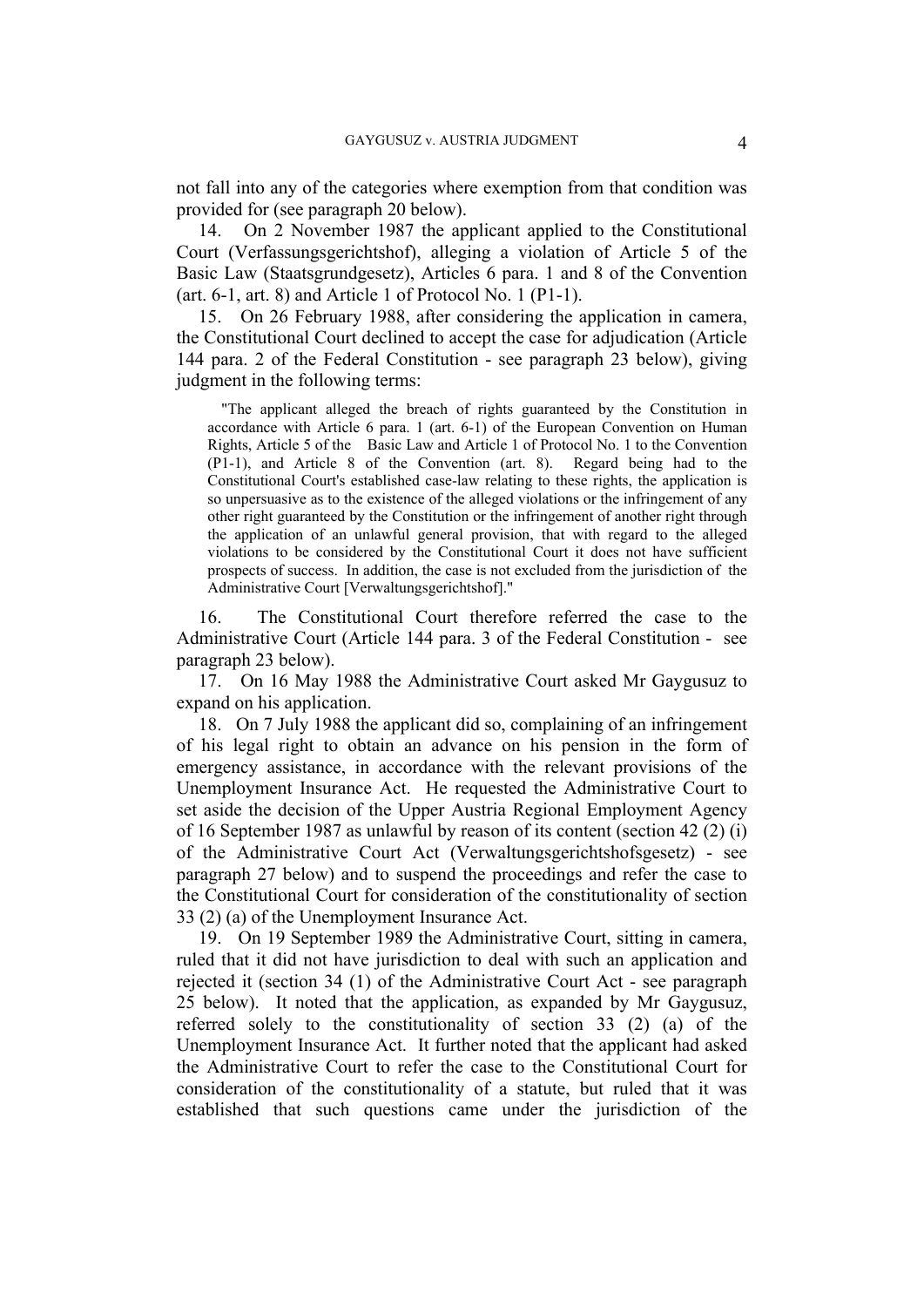Constitutional Court (Article 144 para. 1, first paragraph, of the Federal Constitution - see paragraph 23 below), which, moreover, had already ruled on the issue.

# II. RELEVANT DOMESTIC LAW

# **A. Substantive law**

### *1. At the material time*

20. In the 1977 version, which was applicable at the material time, the relevant provisions of the Unemployment Insurance Act (Arbeitslosenversicherungsgesetz) were worded as follows:

#### **Section 23**

"(1) Unemployed persons who have applied for an invalidity insurance benefit ... may receive an advance in the form of unemployment benefit or emergency assistance ... provided that, in addition to the capacity to work and availability for work, the other conditions for the award of the benefit concerned are satisfied ..."

#### **Section 33**

"(1) Unemployed persons who have exhausted their entitlement to unemployment benefit or maternity leave may be granted emergency assistance, at their request.

(2) For a grant to be made, the unemployed person must

- (a) possess Austrian nationality;
- (b) be fit for work and available for work; and
- (c) be in urgent need.

(3) The requirement of Austrian nationality is not applicable to persons who have been uninterruptedly resident in the present territory of the Republic of Austria since 1 January 1930, or to persons who were born after that date in the present territory of the Republic of Austria and have subsequently been uninterruptedly resident there.

(4) There is urgent need where the unemployed person is unable to provide for his essential needs.

(5) Emergency assistance cannot be granted unless the unemployed person applies for it within three years of exhausting entitlement to unemployment benefit or maternity leave."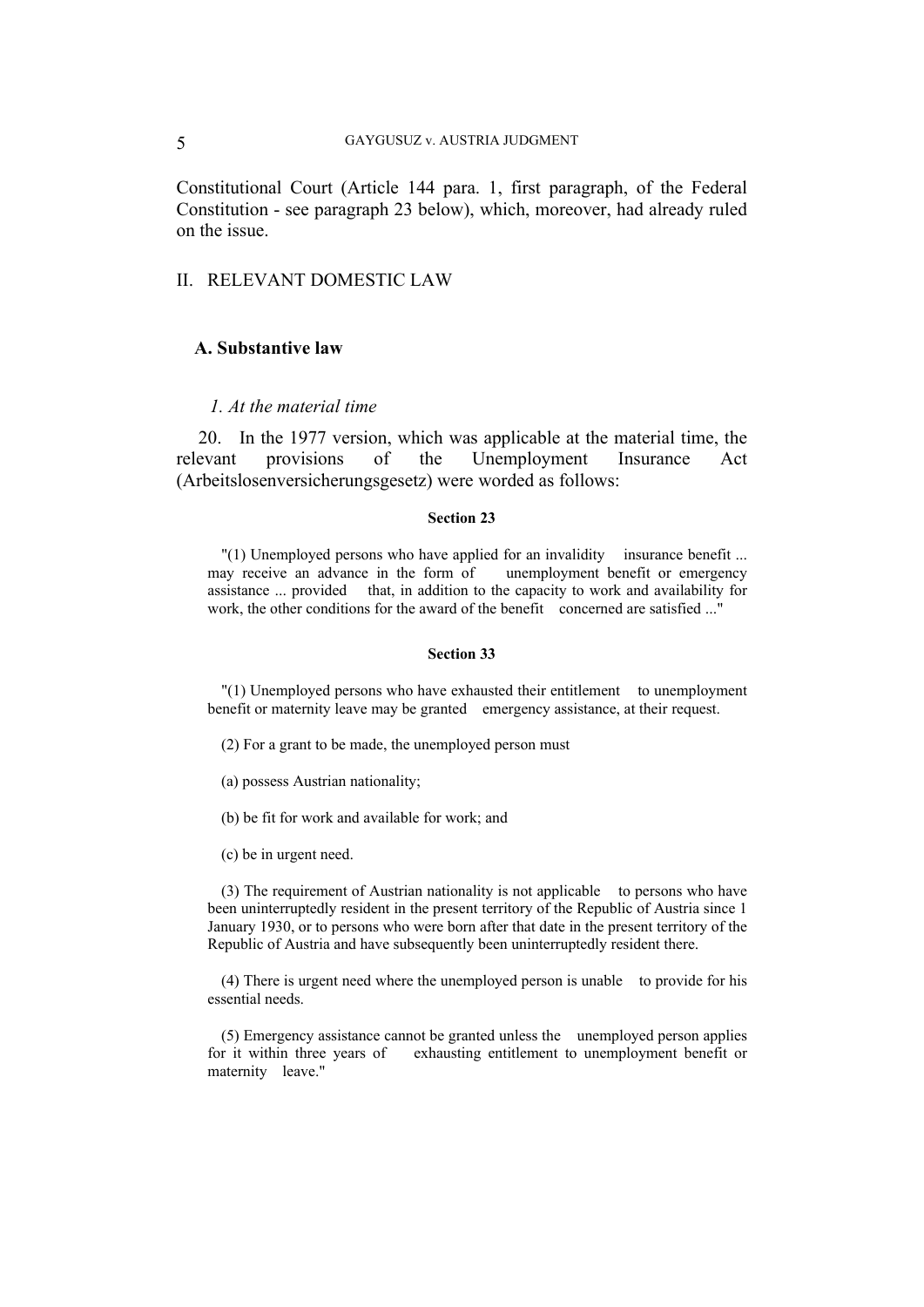#### **Section 34**

"(1) If long-term labour-market conditions are favourable to specific categories of unemployed persons or in specific regions, the Federal Minister of Social Affairs may, after consulting the organisations representing employers and employees, exclude those categories or regions from entitlement to emergency assistance.

(2) The Federal Minister of Social Affairs may authorise the grant of emergency assistance to unemployed persons who are nationals of another State where that State has a benefit equivalent to Austrian emergency assistance which is payable to Austrian citizens in the same manner as to its own nationals.

(3) The Federal Minister of Social Affairs may, after consulting the organisations representing employers and employees, authorise the grant of emergency assistance to unemployed persons who do not have Austrian nationality and have not been granted assistance under paragraph 2, on condition that during the five years preceding the date of the application for emergency assistance they have been employed in Austria for not less than 156 weeks with compulsory payment of unemployment insurance contributions. In order to calculate this period of five years, no account shall be taken of periods when the person concerned was in receipt of unemployment benefit (or emergency assistance). Authorisation may be given for a specific period and in respect of specific categories of unemployed persons."

21. Emergency assistance is assistance paid to persons who are no longer entitled to unemployment benefit, in order to guarantee them a minimum income. Entitlement to emergency assistance continues for as long as the person concerned is in need, even though payment itself is granted for a maximum period of 39 weeks, which must be renewed. The amount cannot exceed the amount of the unemployment benefit to which the person concerned would otherwise be entitled, nor may it be lower than 75% of the amount of that benefit.

The amount of unemployment benefit is established in accordance with the recipient's income and it is financed partly from the unemployment insurance contributions every employee has to pay (section 1 of the Unemployment Insurance Act) and partly from various governmental sources.

#### *2. After the material time*

22. Since 1992, after amendment of the text and a change of numbering, sections 33 (3) and (4) and 34 (3) and (4) have read as follows:

#### **Section 33**

"...

(3) There is urgent need where the unemployed person is unable to provide for his essential needs.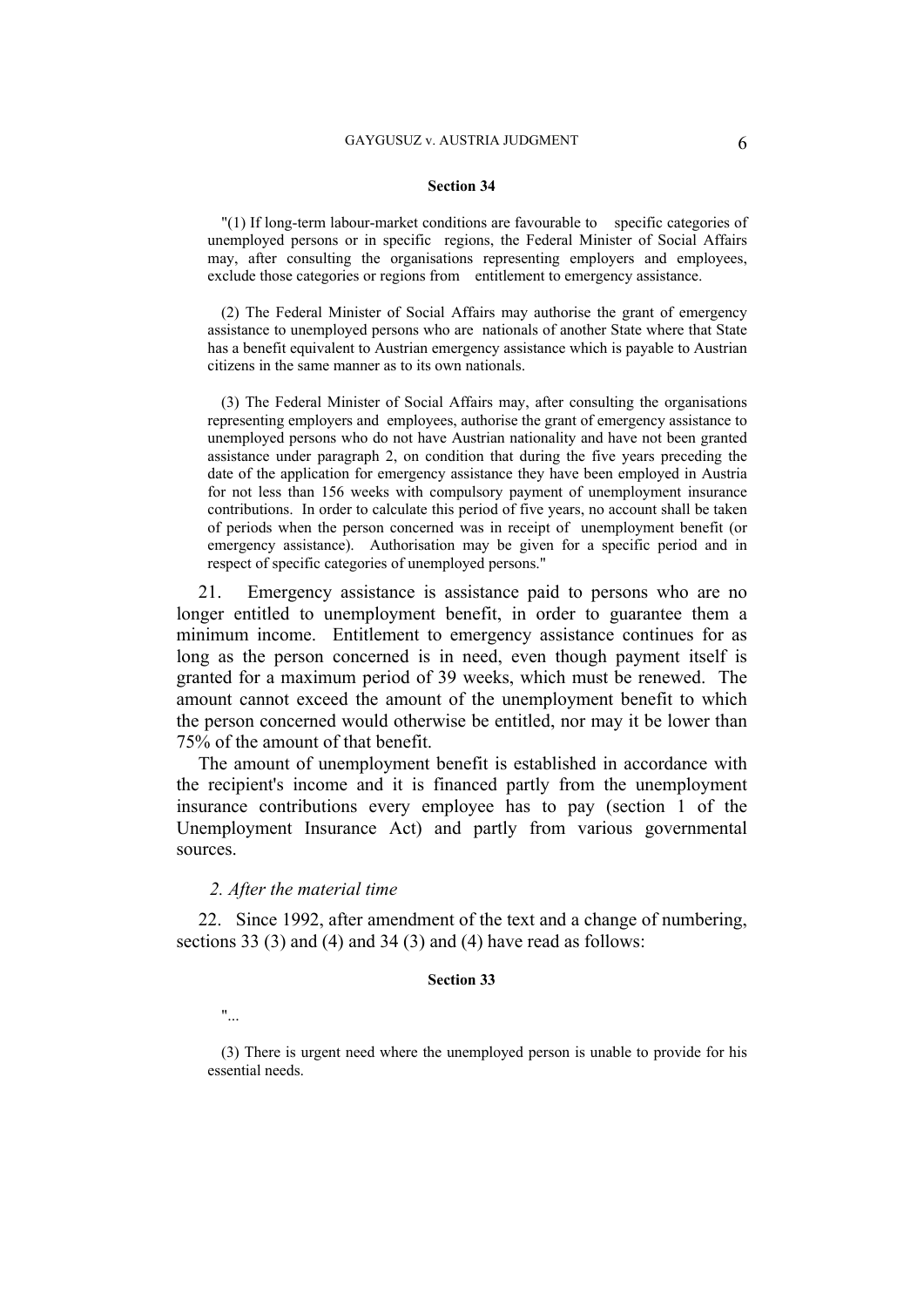(4) Emergency assistance may not be granted unless the unemployed person applies for it within three years of exhausting entitlement to unemployment benefit or maternity leave. To this period shall be added periods of rest within the meaning of section 16 (1) and periods of self-employed work, paid employment not covered by unemployment insurance or training which has occupied a preponderant part of the unemployed person's time."

### **Section 34**

"... (3) The following categories of persons may claim emergency assistance under the same conditions as unemployed persons having Austrian nationality:

1. refugees within the meaning of Article 1 of the Convention relating to the Status of Refugees, signed at Geneva on 28 July 1951;

2. stateless persons within the meaning of Article 1 of the Convention relating to the Status of Stateless Persons, signed at New York on 28 September 1954;

3. persons born in the present territory of the Republic of Austria who have subsequently been normally resident there uninterruptedly;

4. persons who have been normally resident in the present territory of the Republic of Austria uninterruptedly since 1 January 1930;

5. foreign nationals, in so far as that is provided for in bilateral agreements or international treaties;

6. holders of exemption certificates or assimilated persons, within the meaning of paragraph 4;

7. displaced persons in possession of an identity document issued by an Austrian authority;

8. resettled persons from South Tyrol and the Val Canale [Südtiroler- und Canaltaler-Umsiedler].

(4) After exhaustion of entitlement to unemployment benefit or maternity leave, the following categories of persons shall be granted emergency assistance, for a period of 52 weeks, or special emergency assistance, for the period laid down in section 39(1):

1. persons who, at the time of their application for emergency assistance, can produce a valid exemption certificate, within the meaning of the Aliens' Employment Act, issued in the version in force at the time of issue;

2. persons who do not have Austrian nationality but who, at the time of their application for emergency assistance, nevertheless satisfy the conditions for an exemption certificate, and to whom such a certificate has not been issued on the sole ground that their occupation is not covered by the Aliens' Employment Act."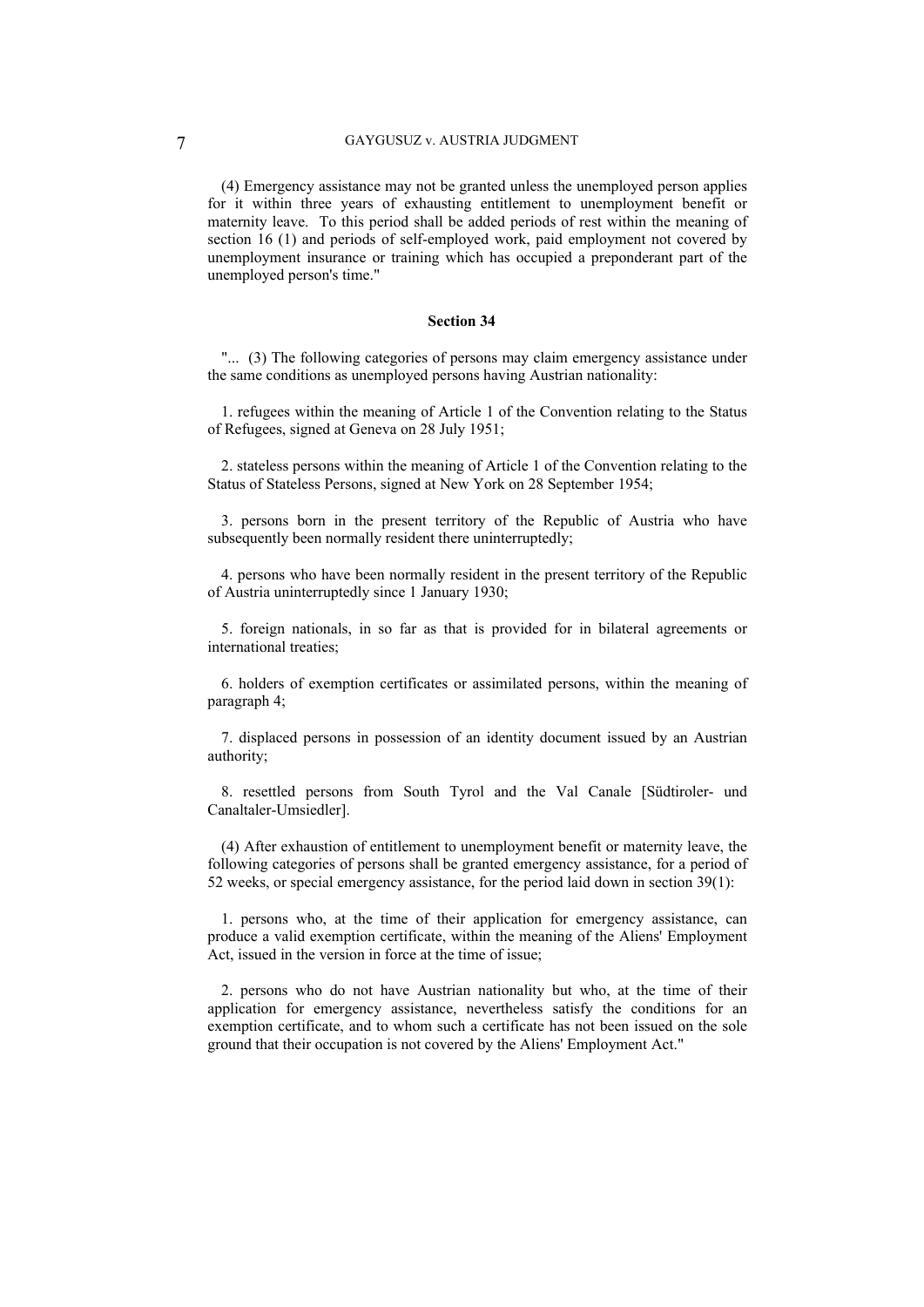### **B. Procedural law**

## *1. Proceedings in the Constitutional Court*

23. By Article 144 para. 1 of the Federal Constitution the Constitutional Court, when an application (Beschwerde) is made to it, has to determine whether an administrative decision (Bescheid) has infringed a right guaranteed by the Constitution or has applied regulations (Verordnung) contrary to the law, a law contrary to the Constitution or an international treaty incompatible with Austrian law.

Article 144 para. 2 provides:

"Up to the time of the hearing the Constitutional Court may by means of a decision [Beschluß] decline to accept a case for adjudication if it does not have sufficient prospects of success or if it cannot be expected that the judgment will clarify an issue of constitutional law. The court may not decline to accept for adjudication a case excluded from the jurisdiction of the Administrative Court by Article 133."

#### Paragraph 3 of Article 144 is worded as follows:

"Where the Constitutional Court considers that the impugned administrative decision has not infringed a right within the meaning of paragraph 1 and the case is not excluded from the jurisdiction of the Administrative Court by Article 133, the Constitutional Court, at the applicant's request, must refer the application to the Administrative Court so that it may determine whether the impugned decision has infringed one of the applicant's other rights."

#### *2. Proceedings in the Administrative Court*

24. By Article 130 para. 1 of the Federal Constitution, the Administrative Court has jurisdiction to hear, inter alia, applications alleging that an administrative decision is unlawful.

25. Section 34 (1) of the Administrative Court Act (Verwaltungsgerichtshofsgesetz) provides: "Applications upon which . on account of the Administrative Court's manifest lack of jurisdiction, it is not appropriate to adjudicate, or which are manifestly barred as res judicata or for lack of the right to bring proceedings, shall be rejected, without further proceedings, by a decision taken in closed sitting."

26. Section 41 (1) of the Administrative Court Act provides:

"In so far as the Administrative Court does not find any unlawfulness deriving from the respondent authority's lack of jurisdiction or from breaches of procedural rules (section 42  $(2)$   $(2)$  and  $(3)$ ) ..., it must examine the impugned decision on the basis of the facts found by the respondent authority and with reference to the complaints put forward ... If it considers that reasons which have not yet been notified to one of the parties might be decisive for ruling on [one of these complaints] ..., it must hear the parties on this point and adjourn the proceedings if necessary."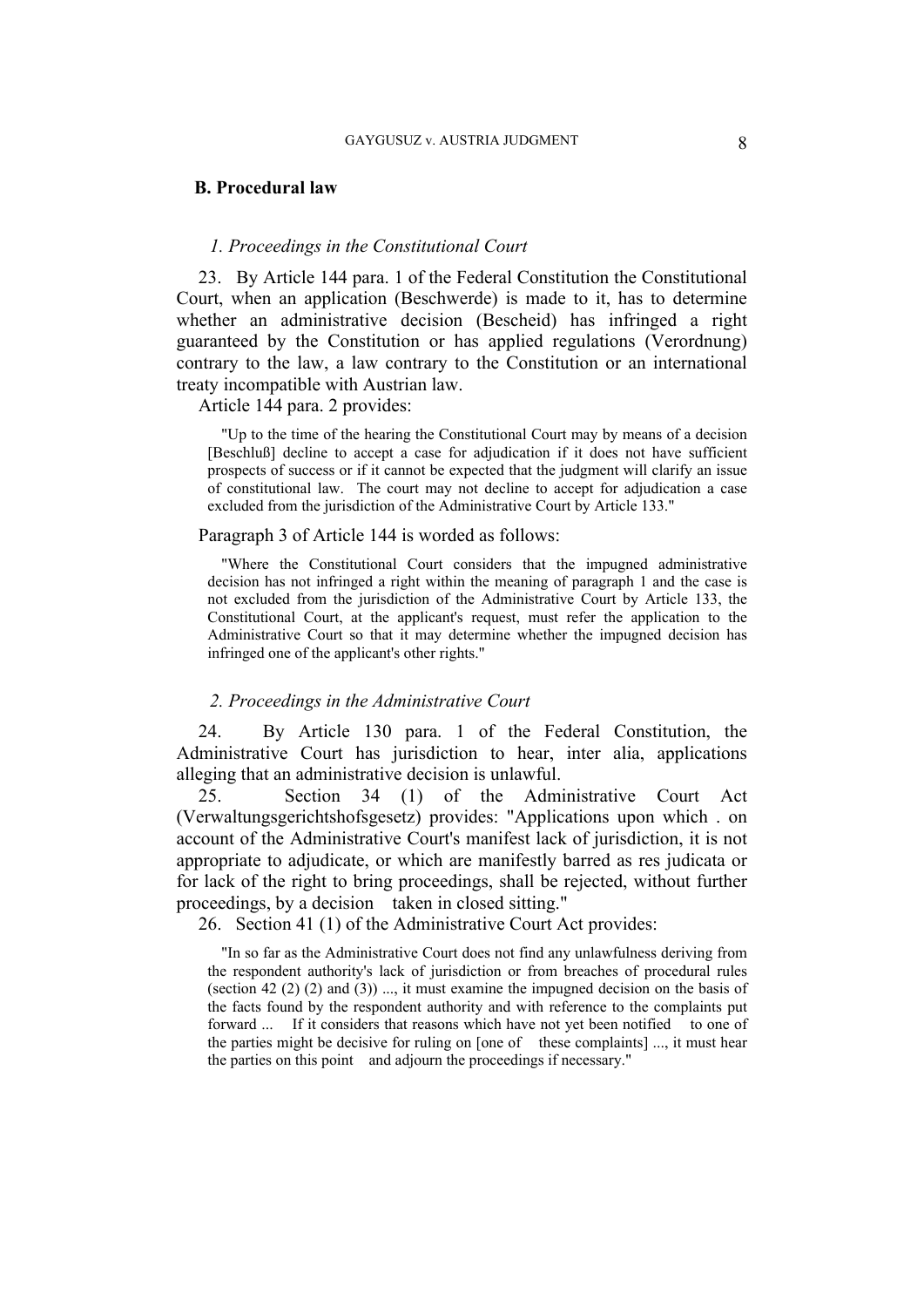27. Section 42 (1) of the same Act states that, save as otherwise provided, the Administrative Court must either dismiss an application as illfounded or quash the impugned decision.

By section 42 (2),

"The Administrative Court shall quash the impugned decision if it is unlawful

1. by reason of its content, [or]

2. because the respondent authority lacked jurisdiction,

[or]

3. on account of a breach of procedural rules, in that

(a) the respondent authority has made findings of fact which are, in an important respect, contradicted by the case file, or

(b) the facts require further investigation on an important point, or

(c) procedural rules have been disregarded, compliance with which could have led to a different decision by the respondent authority."

28. If the Administrative Court quashes the impugned decision, "the administrative authorities [are] under a duty ... to take immediate steps, using the legal means available to them, to bring about in the specific case the legal situation which corresponds to the Administrative Court's view of the law [Rechtsanschauung]" (section 63 (1)).

# PROCEEDINGS BEFORE THE COMMISSION

29. Mr Gaygusuz applied to the Commission on 17 May 1990. Relying on Articles 6 para. 1 and 8 of the Convention (art. 6-1, art. 8) and Article 14 of the Convention taken in conjunction with Article 1 of Protocol No. 1 (art. 14+P1-1), he complained of infringements of his right to a fair hearing, his right to respect for his private life and his right to peaceful enjoyment of his possessions.

30. The Commission declared the application (no. 17371/90) admissible on 11 January 1994. In its report of 11 January 1995 it expressed the opinion that there had been no violation of Article 6 para. 1 of the Convention (art. 6-1) (twelve votes to one), that there had been a violation of Article 14 of the Convention taken in conjunction with Article 1 of Protocol No. 1 (art. 14+P1-1) (unanimously) and that no separate issue arose under Article 8 of the Convention (art. 8) (unanimously). The full text of the Commission's opinion and of the separate opinion contained in the report is reproduced as an annex to this judgment<sup>3</sup>.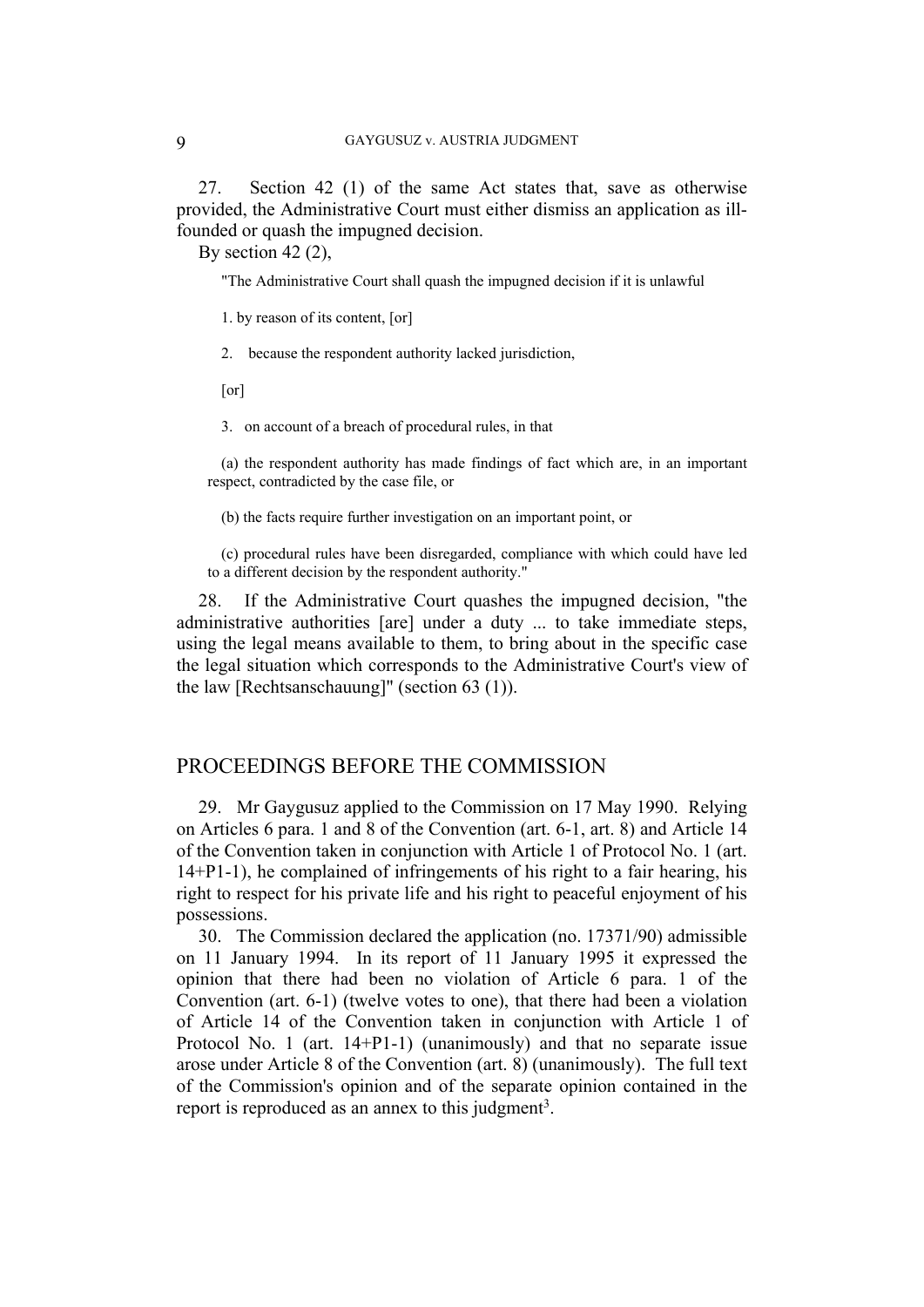# FINAL SUBMISSIONS TO THE COURT

#### 31. In their memorial the Austrian Government asked the Court

"1. to declare that Article 6 of the Convention (art. 6) does not apply to the present case;

2. to declare that Article 1 of Protocol No. 1 to the Convention (P1-1) does not apply;

#### or alternatively

3. to declare that Article 6 of the Convention (art. 6) has not been violated in the proceedings underlying the application;

4. to declare that Article 1 of Protocol No. 1 to the Convention in conjunction with Article 14 of the Convention (art. 14+P1-1) have not been violated".

#### 32. The applicant asked the Court

"(a) to hold that the Linz Employment Agency's refusal ... to grant him emergency assistance under the Unemployment Insurance Act infringed his right ... to a fair hearing in civil proceedings (Article 6 para. 1 of the Convention) (art. 6-1), his right to respect for his private and family life (Article 8 of the Convention) (art. 8) and his right to the peaceful enjoyment of his possessions and non-discriminatory treatment (Article 1 of Protocol No. 1 taken in conjunction with Article 14 of the Convention)  $(art. 14+P1-1);$ 

and

(b) to award him just satisfaction under Article 50 of the Convention (art. 50)".

# AS TO THE LAW

# I. ALLEGED VIOLATION OF ARTICLE 14 OF THE CONVENTION TAKEN IN CONJUNCTION WITH ARTICLE 1 OF PROTOCOL No. 1 (art. 14+P1-1)

33. Mr Gaygusuz complained of the Austrian authorities' refusal to grant him emergency assistance on the ground that he did not have Austrian nationality, which was one of the conditions laid down in section 33 (2) (a) of the 1977 Unemployment Insurance Act (see paragraph 20 above) for entitlement to an allowance of that type. He claimed to be a victim of

<sup>&</sup>lt;sup>3</sup> For practical reasons this annex will appear only with the printed version of the judgment (in Reports of Judgments and Decisions 1996-IV), but a copy of the Commission's report is obtainable from the registry.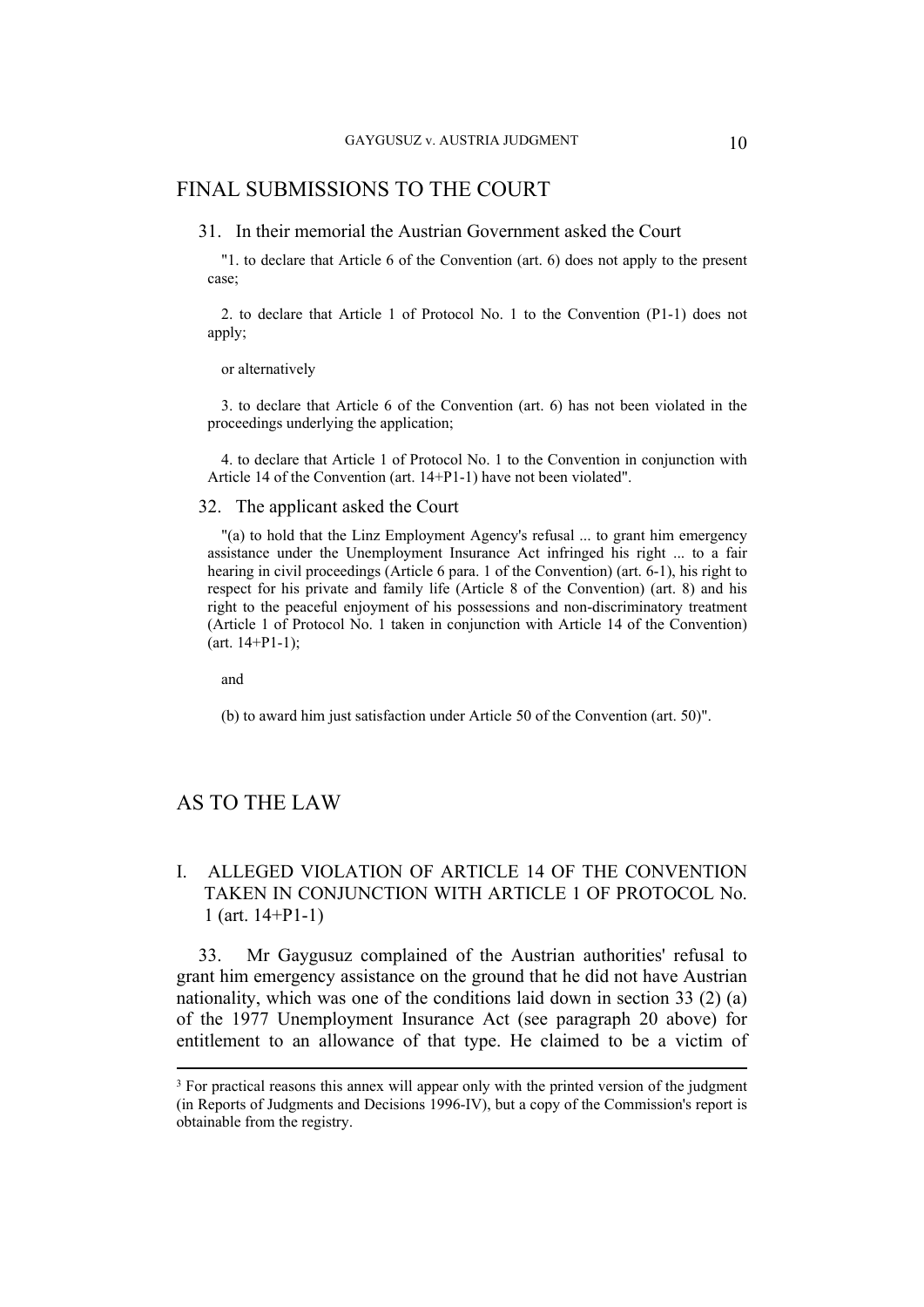discrimination based on national origin, contrary to Article 14 of the Convention taken in conjunction with Article 1 of Protocol No. 1 (art. 14+P1-1), which provide:

#### **Article 14 of the Convention (art. 14)**

"The enjoyment of the rights and freedoms set forth in [the] Convention shall be secured without discrimination on any ground such as ... national ... origin ..."

#### **Article 1 of Protocol No. 1 (P1-1)**

"Every natural or legal person is entitled to the peaceful enjoyment of his possessions. No one shall be deprived of his possessions except in the public interest and subject to the conditions provided for by law and by the general principles of international law.

The preceding provisions (P1-1) shall not, however, in any way impair the right of a State to enforce such laws as it deems necessary to control the use of property in accordance with the general interest or to secure the payment of taxes or other contributions or penalties."

34. The Commission and the Turkish Government agreed with this argument, whereas the Austrian Government rejected it.

35. The Court must first rule on the applicability of these two Articles taken in conjunction (art. 14+P1-1).

# **A. Applicability of Article 14 of the Convention taken in conjunction with Article 1 of Protocol No. 1 (art. 14+P1-1)**

36. According to the Court's established case-law, Article 14 of the Convention (art. 14) complements the other substantive provisions of the Convention and the Protocols. It has no independent existence since it has effect solely in relation to "the enjoyment of the rights and freedoms" safeguarded by those provisions. Although the application of Article 14 (art. 14) does not presuppose a breach of those provisions - and to this extent it is autonomous - there can be no room for its application unless the facts at issue fall within the ambit of one or more of them (see, among other authorities, the Karlheinz Schmidt v. Germany judgment of 18 July 1994, Series A no. 291-B, p. 32, para. 22).

37. The applicant and the Turkish Government argued that Article 14 of the Convention was applicable in conjunction with Article 1 of Protocol No. 1 (art. 14+P1-1). They referred to the reasoning of the Commission, which found that the award of emergency assistance was linked to the payment of contributions to the unemployment insurance fund.

38. The Austrian Government, however, submitted that emergency assistance did not come within the scope of Article 1 of Protocol No. 1 (P1- 1). Entitlement thereto did not result automatically from the payment of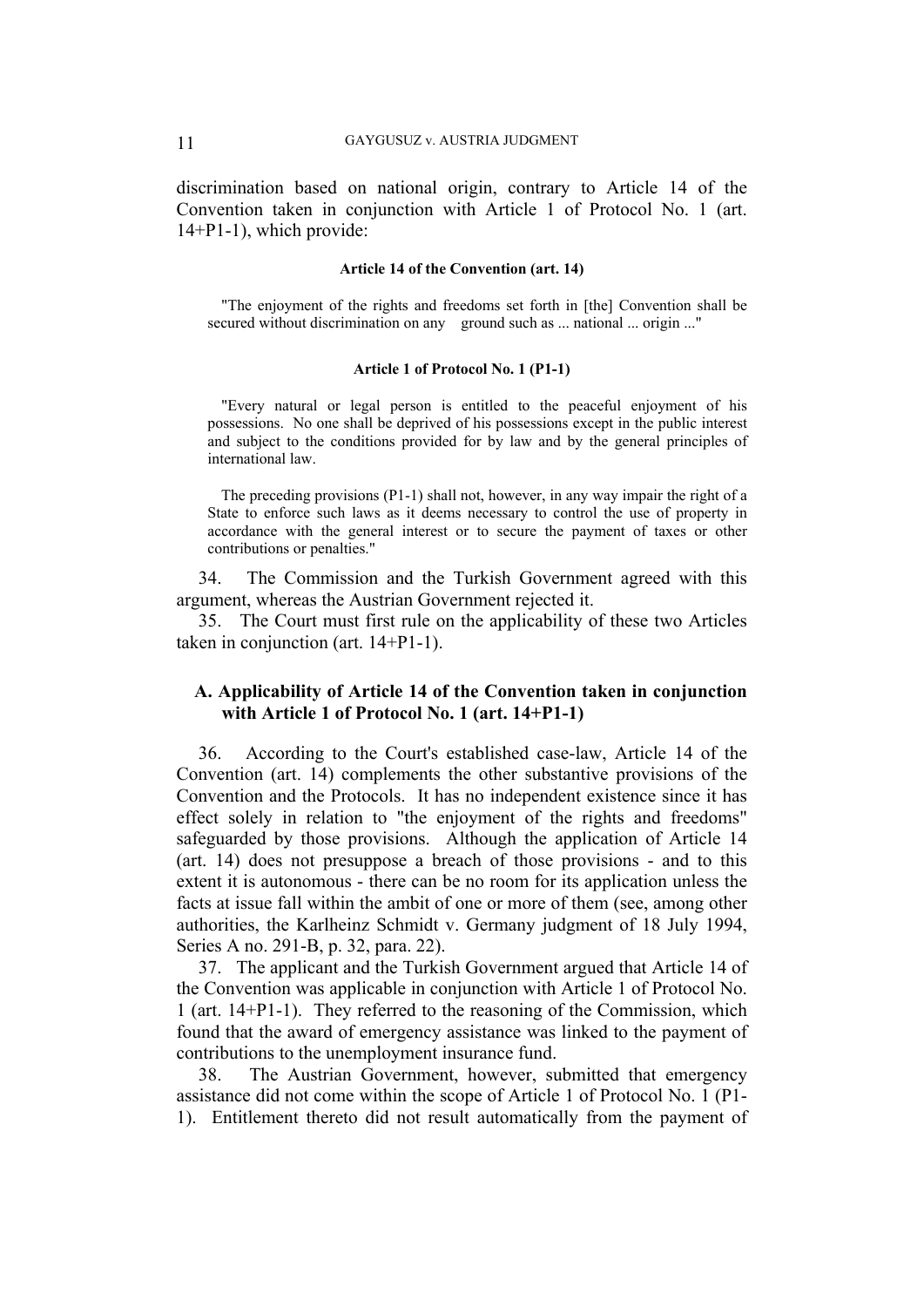contributions to the unemployment insurance fund. It was an emergency payment granted by the State to people in need. Consequently, Article 14 of the Convention (art. 14) was not applicable either.

39. The Court notes that at the material time emergency assistance was granted to persons who had exhausted their entitlement to unemployment benefit and satisfied the other statutory conditions laid down in section 33 of the 1977 Unemployment Insurance Act (see paragraph 20 above).

Entitlement to this social benefit is therefore linked to the payment of contributions to the unemployment insurance fund, which is a precondition for the payment of unemployment benefit (see paragraph 21 above). It follows that there is no entitlement to emergency assistance where such contributions have not been made.

40. In the instant case it has not been argued that the applicant did not satisfy that condition; the refusal to grant him emergency assistance was based exclusively on the finding that he did not have Austrian nationality and did not fall into any of the categories exempted from that condition (see paragraphs 11 and 13 above).

41. The Court considers that the right to emergency assistance - in so far as provided for in the applicable legislation - is a pecuniary right for the purposes of Article 1 of Protocol No. 1 (P1-1). That provision (P1-1) is therefore applicable without it being necessary to rely solely on the link between entitlement to emergency assistance and the obligation to pay "taxes or other contributions".

Accordingly, as the applicant was denied emergency assistance on a ground of distinction covered by Article 14 (art. 14), namely his nationality, that provision (art. 14) is also applicable (see, among other authorities, mutatis mutandis, the Inze v. Austria judgment of 28 October 1987, Series A no. 126, p. 18, para. 40, and the Darby v. Sweden judgment of 23 October 1990, Series A no. 187, p. 12, para. 30).

# **B. Compliance with Article 14 of the Convention taken in conjunction with Article 1 of Protocol No. 1 (art. 14+P1-1)**

42. According to the Court's case-law, a difference of treatment is discriminatory, for the purposes of Article 14 (art. 14), if it "has no objective and reasonable justification", that is if it does not pursue a "legitimate aim" or if there is not a "reasonable relationship of proportionality between the means employed and the aim sought to be realised". Moreover the Contracting States enjoy a certain margin of appreciation in assessing whether and to what extent differences in otherwise similar situations justify a different treatment. However, very weighty reasons would have to be put forward before the Court could regard a difference of treatment based exclusively on the ground of nationality as compatible with the Convention.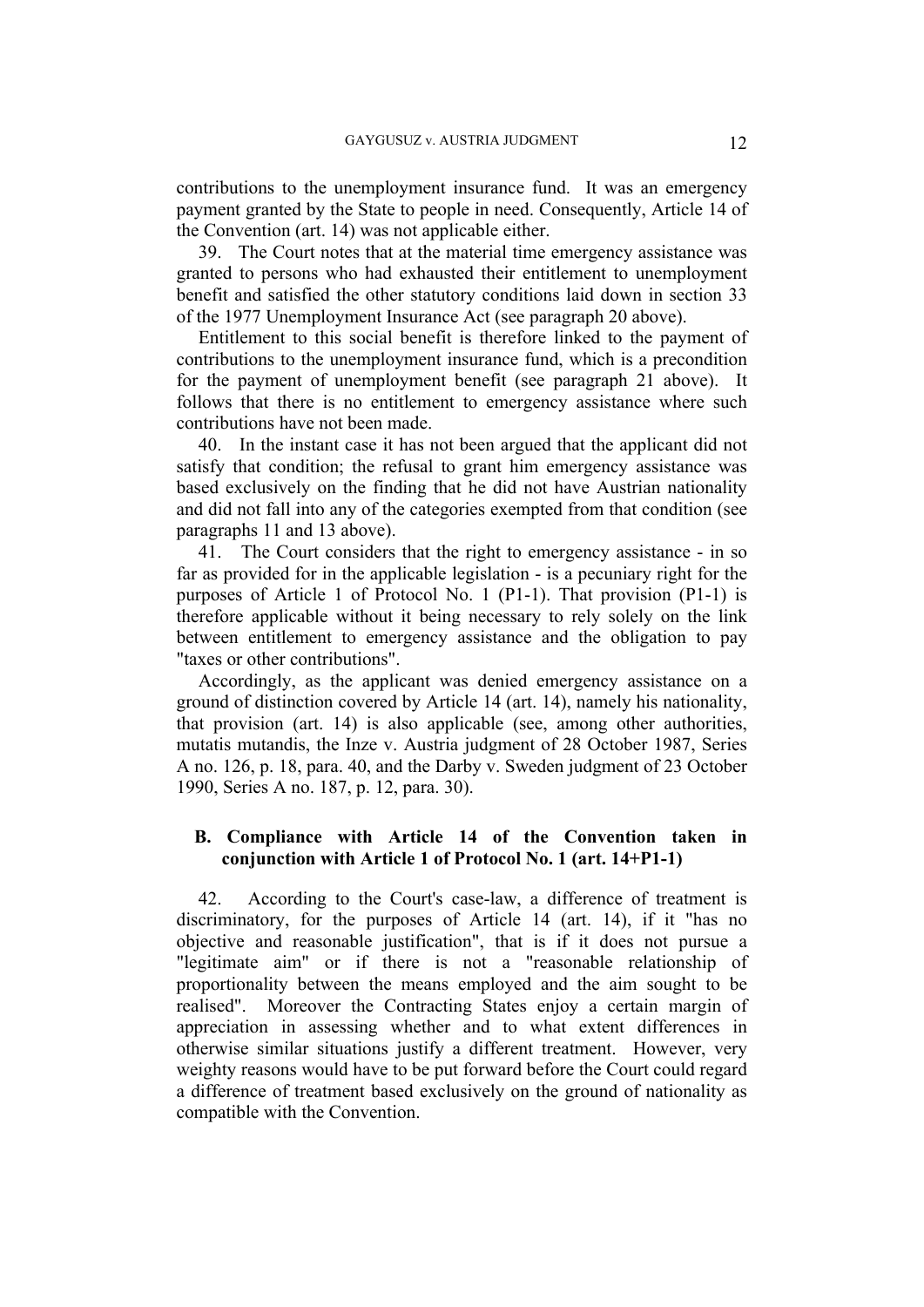43. The applicant maintained that the difference in treatment between Austrians and non-Austrians under section 33 (2) (a) of the 1977 Unemployment Insurance Act as regards entitlement to emergency assistance was not based on any objective and reasonable justification. He had paid contributions to the unemployment insurance fund on the same basis as Austrian employees.

44. The Turkish Government and the Commission agreed in substance with the applicant's argument.

45. The Austrian Government submitted that the statutory provision in question was not discriminatory. They argued that the difference in treatment was based on the idea that the State has special responsibility for its own nationals and must take care of them and provide for their essential needs. Moreover, sections 33 and 34 of the Unemployment Insurance Act laid down certain exceptions to the nationality condition. Lastly, at the material time, Austria was not bound by any contractual obligation to grant emergency assistance to Turkish nationals.

46. The Court notes in the first place that Mr Gaygusuz was legally resident in Austria and worked there at certain times (see paragraph 10 above), paying contributions to the unemployment insurance fund in the same capacity and on the same basis as Austrian nationals.

47. It observes that the authorities' refusal to grant him emergency assistance was based exclusively on the fact that he did not have Austrian nationality as required by section 33 (2) (a) of the 1977 Unemployment Insurance Act (see paragraph 20 above).

48. In addition, it has not been argued that the applicant failed to satisfy the other statutory conditions for the award of the social benefit in question. He was accordingly in a like situation to Austrian nationals as regards his entitlement thereto.

49. Admittedly, sections 33 and 34 of the 1977 Unemployment Insurance Act (see paragraph 20 above) lay down certain exceptions to the nationality condition, but the applicant did not fall into any of the relevant categories.

50. The Court therefore finds the arguments put forward by the Austrian Government unpersuasive. It considers, like the Commission, that the difference in treatment between Austrians and non-Austrians as regards entitlement to emergency assistance, of which Mr Gaygusuz was a victim, is not based on any "objective and reasonable justification".

51. Even though, at the material time, Austria was not bound by reciprocal agreements with Turkey, it undertook, when ratifying the Convention, to secure "to everyone within [its] jurisdiction" the rights and freedoms defined in section I of the Convention.

52. There has accordingly been a breach of Article 14 of the Convention taken in conjunction with Article 1 of Protocol No. 1 (art.  $14+P1-1$ ).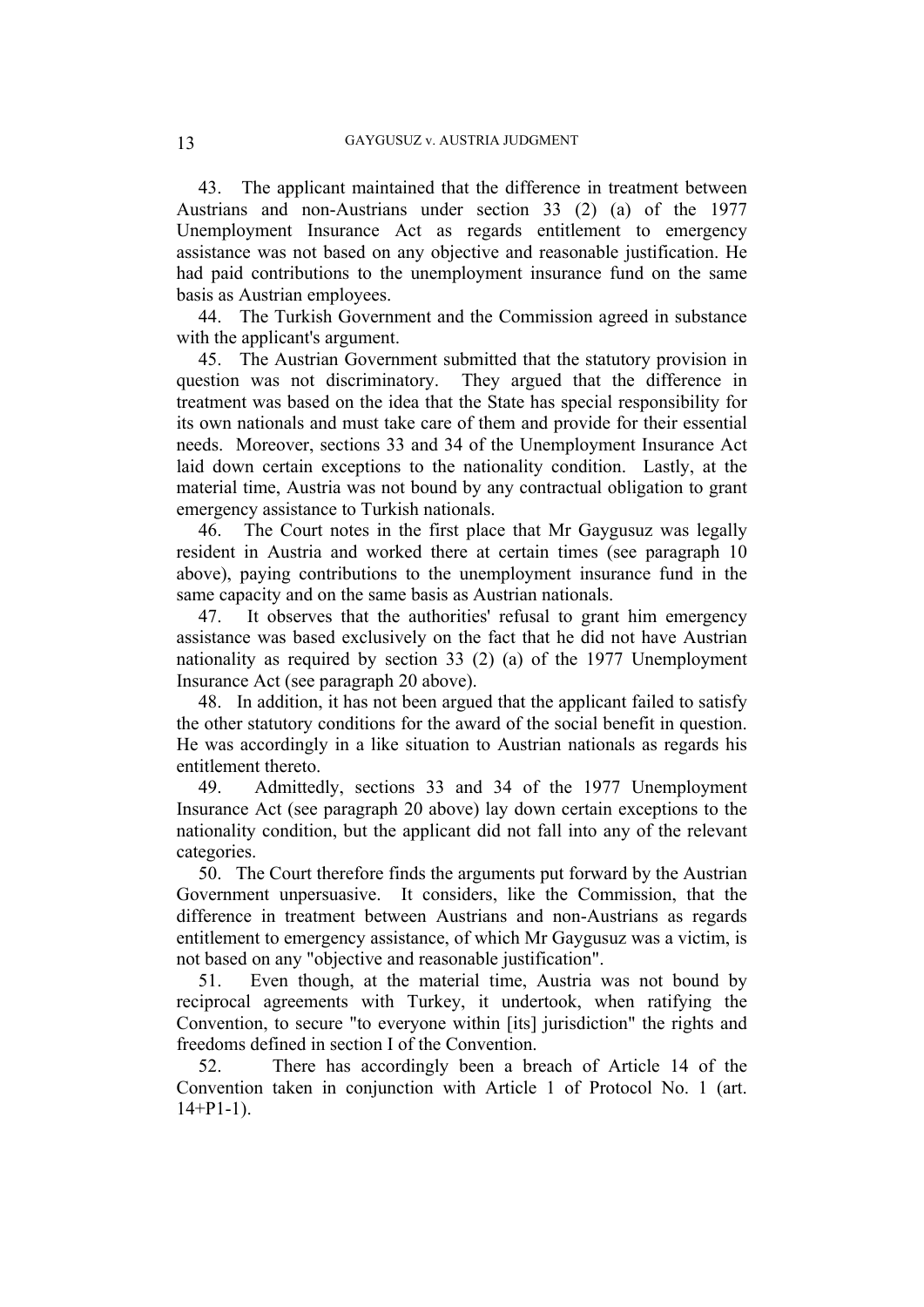# II. ALLEGED VIOLATION OF ARTICLE 6 PARA. 1 (art. 6-1) OF THE **CONVENTION**

53. Mr Gaygusuz further complained that he had not had access to a tribunal with full jurisdiction and that he had not had a fair hearing. He relied on Article 6 para. 1 of the Convention (art. 6-1), which provides:

"In the determination of his civil rights and obligations ..., everyone is entitled to a fair ... hearing ... by [a] ... tribunal ..."

54. The Austrian Government and the Commission rejected this argument. The Turkish Government made no observation on the question.

55. The Court, having concluded that there has been a breach of Article 14 of the Convention taken in conjunction with Article 1 of Protocol No. 1 (art. 14+P1-1), does not consider it necessary to examine the case under Article 6 para. 1 (art. 6-1).

# III. ALLEGED VIOLATION OF ARTICLE 8 (art. 8) OF THE **CONVENTION**

56. Mr Gaygusuz also complained of interference with his family life, contrary to Article 8 of the Convention (art. 8), which provides:

"1. Everyone has the right to respect for his private and family life, his home and his correspondence.

2. There shall be no interference by a public authority with the exercise of this right except such as is in accordance with the law and is necessary in a democratic society in the interests of national security, public safety or the economic well-being of the country, for the prevention of disorder or crime, for the protection of health or morals, or for the protection of the rights and freedoms of others."

57. Having regard to the conclusion set out in paragraph 52 above, the Court considers, like the Commission, that no separate issue arises under Article 8 of the Convention (art. 8).

IV. APPLICATION OF ARTICLE 50 OF THE CONVENTION (art. 50)

58. Under Article 50 of the Convention (art. 50),

"If the Court finds that a decision or a measure taken by a legal authority or any other authority of a High Contracting Party is completely or partially in conflict with the obligations arising from the ... Convention, and if the internal law of the said Party allows only partial reparation to be made for the consequences of this decision or measure, the decision of the Court shall, if necessary, afford just satisfaction to the injured party."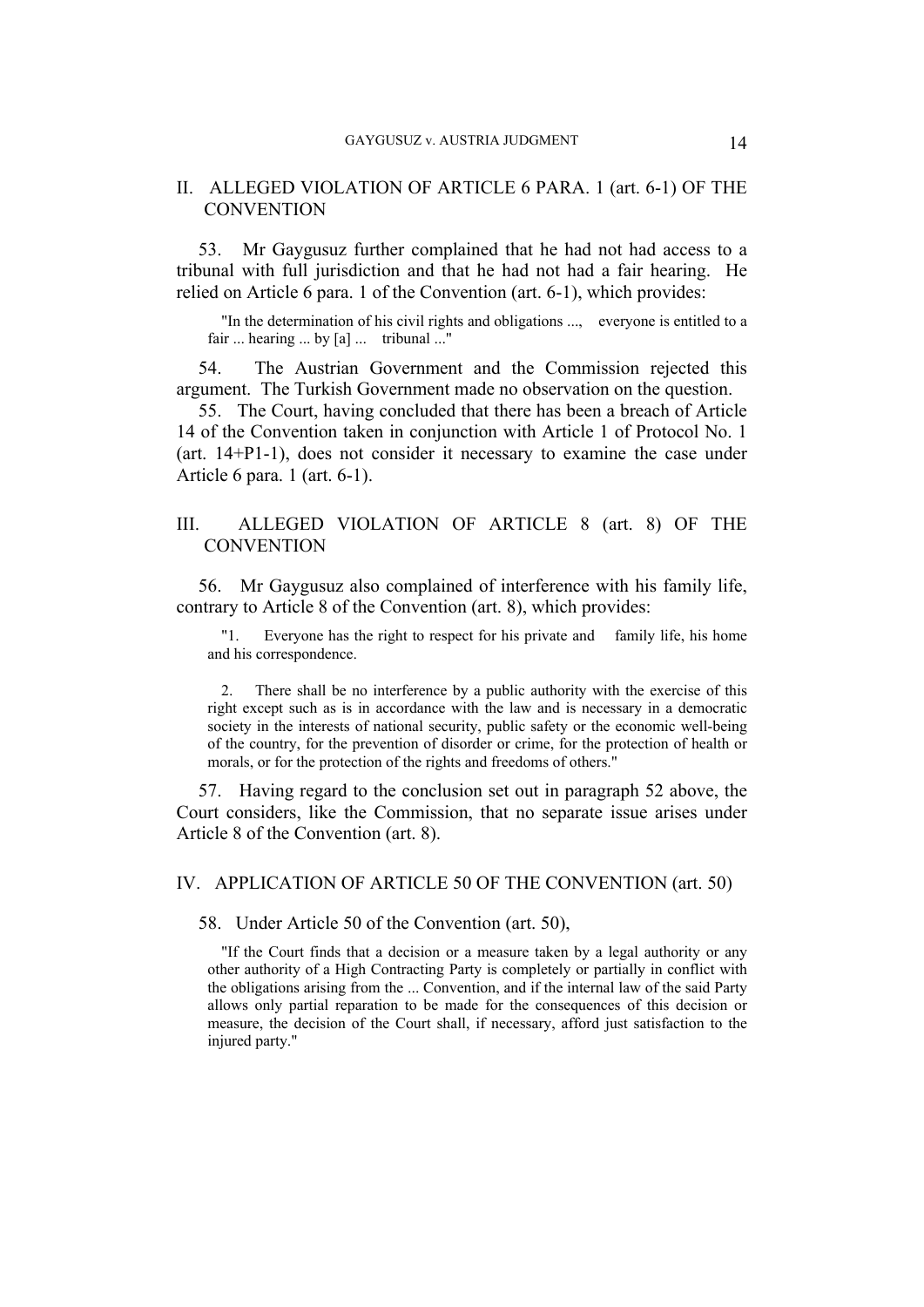# **A. Pecuniary damage**

59. For pecuniary damage Mr Gaygusuz claimed 800,000 Austrian schillings (ATS), corresponding to the amount of emergency assistance he had been deprived of from 1987 to 1993.

60. The Turkish Government argued that the applicant should be paid the whole sum claimed, as it was precisely the Austrian authorities' refusal to grant him emergency assistance which had caused him to leave the country.

61. The Austrian Government submitted that this compensation claim was based on nothing more than a hypothesis. As the applicant had left Austria in 1987, it was impossible to know whether he would have been unemployed during the relevant period and whether he would have satisfied the other conditions for the award of the social benefit in question.

62. The Delegate of the Commission considered that the applicant had suffered pecuniary damage as a result of the violation found and left assessment of the amount to the Court's discretion.

63. The Court notes that the applicant applied for emergency assistance on 6 July 1987 and left Austria in September 1987 (see paragraphs 9 and 10 above). Without wishing to speculate about the applicant's situation after that date, the Court must nevertheless take into account the fact that his departure from Austria was due to the non-payment of emergency assistance, which would have amounted to ATS 235 per day. Making an assessment on an equitable basis, it awards him the sum of ATS 200,000.

### **B. Non-pecuniary damage**

64. The Turkish Government argued that the applicant should be paid a substantial sum for non-pecuniary damage.

65. As the applicant submitted no claim to that effect, the Court, like the Commission and the Austrian Government, considers it unnecessary to rule on the question.

# **C. Costs and expenses**

66. The applicant also claimed ATS 123,415.40 for costs and expenses, made up of ATS 31,818.67 in the Austrian courts and ATS 91,596.73 before the Convention institutions.

67. The Turkish Government argued that the applicant should be reimbursed in full for the costs and expenses he had incurred.

68. The Austrian Government submitted that only the costs and expenses relating to the application to the Constitutional Court were relevant. For those incurred before the Convention institutions, they considered the sum of ATS 80,000 appropriate.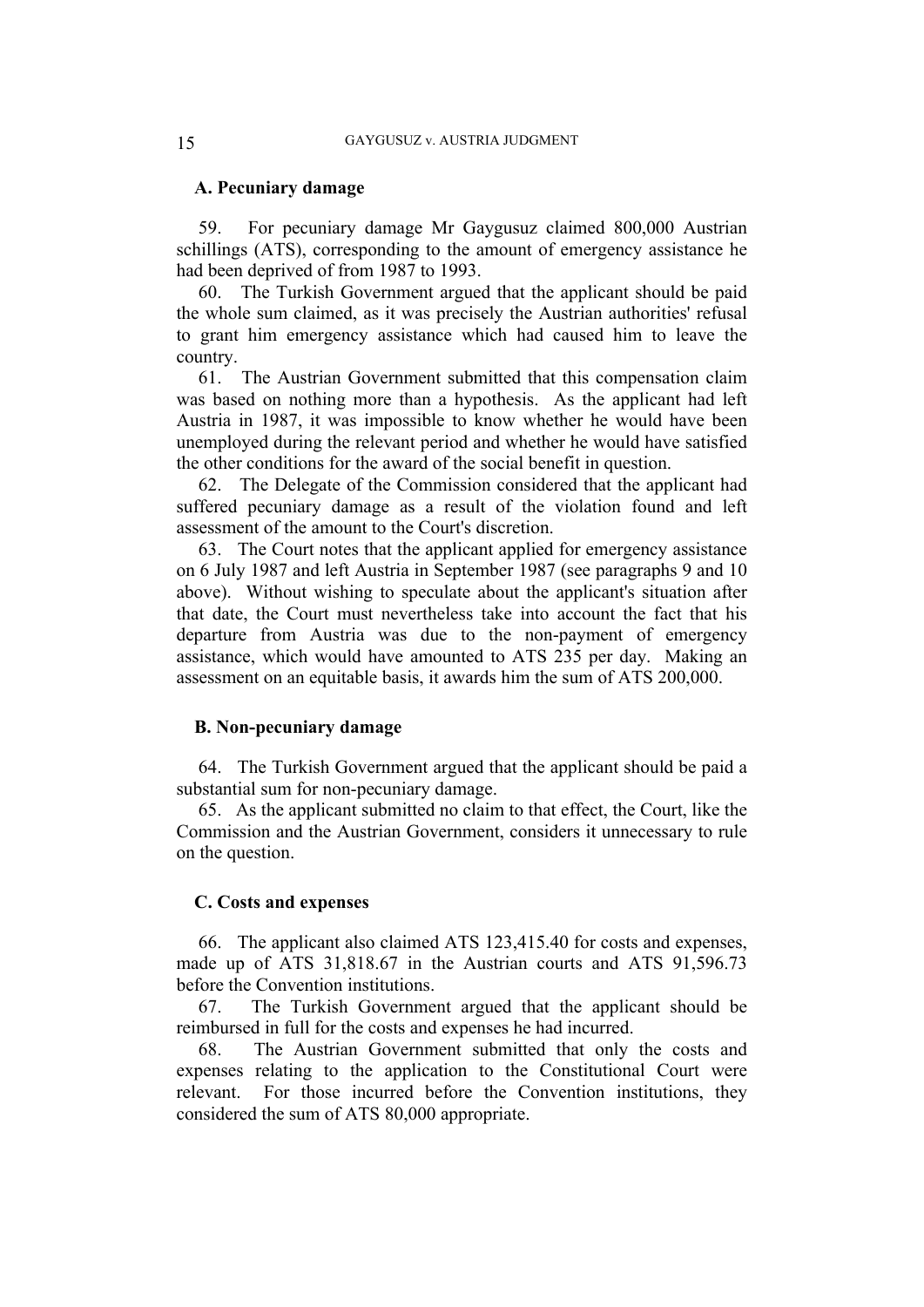69. The Delegate of the Commission made no observation on this point. 70. Making an assessment on an equitable basis in the light of the information in its possession and its own case-law on the question, the Court awards Mr Gaygusuz ATS 100,000.

# **D. Default interest**

71. According to the information available to the Court, the statutory rate of interest applicable in Austria at the date of adoption of the present judgment is 4% per annum.

# FOR THESE REASONS, THE COURT

- 1. Holds unanimously that Article 14 of the Convention taken in conjunction with Article 1 of Protocol No. 1 (art. 14+P1-1) is applicable in the case;
- 2. Holds unanimously that there has been a breach of Article 14 of the Convention taken in conjunction with Article 1 of Protocol No. 1 (art.  $14+P1-1$ ;
- 3. Holds unanimously that it is not necessary to consider the case under Article 6 para. 1 of the Convention (art. 6-1);
- 4. Holds unanimously that no separate issue arises under Article 8 of the Convention (art. 8);
- 5. Holds by eight votes to one that the respondent State is to pay the applicant, within three months, 200,000 (two hundred thousand) Austrian schillings for pecuniary damage;
- 6. Holds unanimously that the respondent State is to pay the applicant, within three months, 100,000 (one hundred thousand) Austrian schillings in respect of costs and expenses;
- 7. Holds unanimously that simple interest at an annual rate of 4% shall be payable from the expiry of the above-mentioned three months until settlement;
- 8. Dismisses unanimously the remainder of the claim for just satisfaction. Done in English and in French, and delivered at a public hearing in the Human Rights Building, Strasbourg, on 16 September 1996.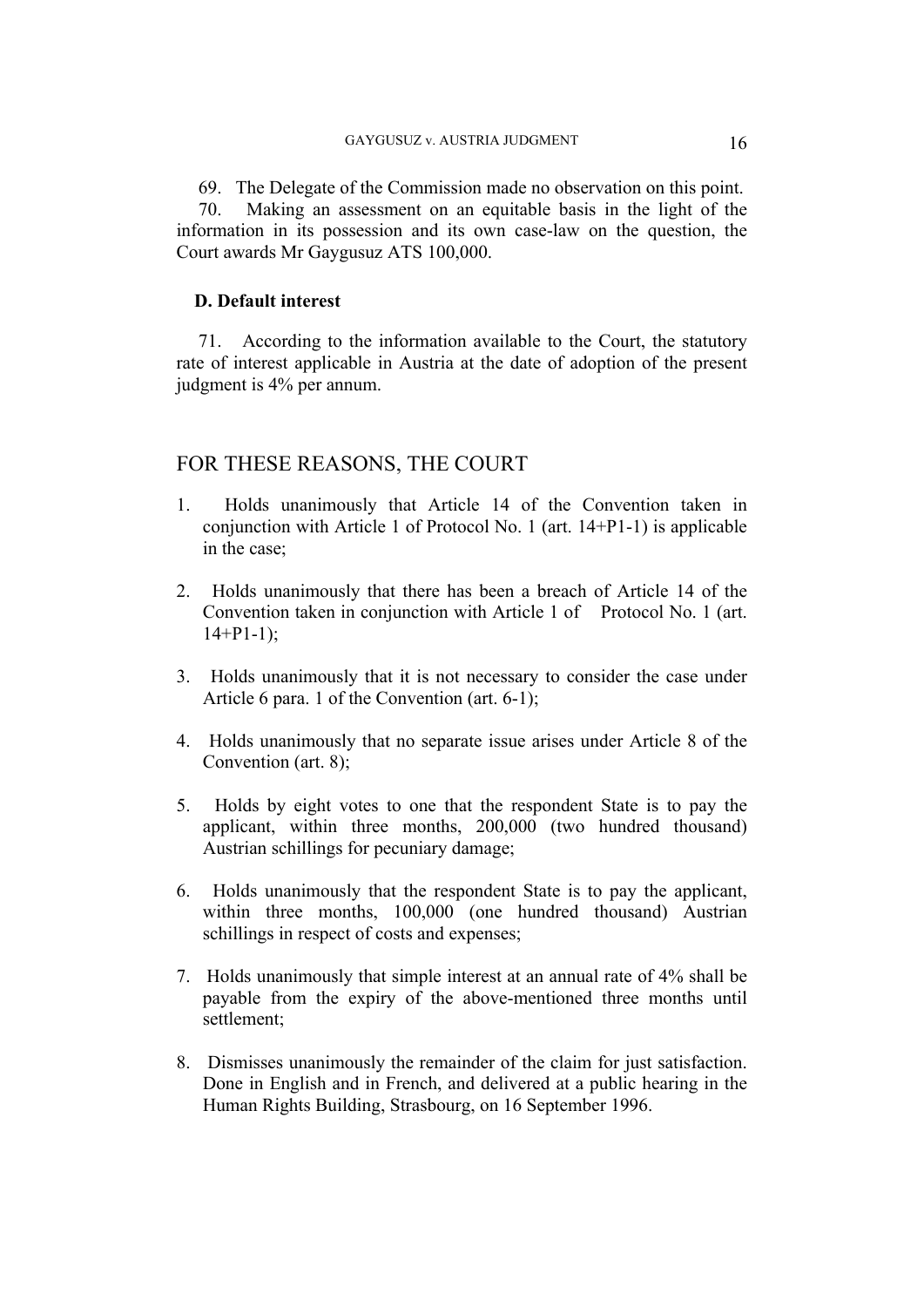Rolv RYSSDAL President

Herbert PETZOLD Registrar

In accordance with Article 51 para. 2 of the Convention (art. 51-2) and Rule 55 para. 2 of Rules of Court B, the partly dissenting opinion of Mr Matscher is annexed to this judgment.

> R. R. H. P.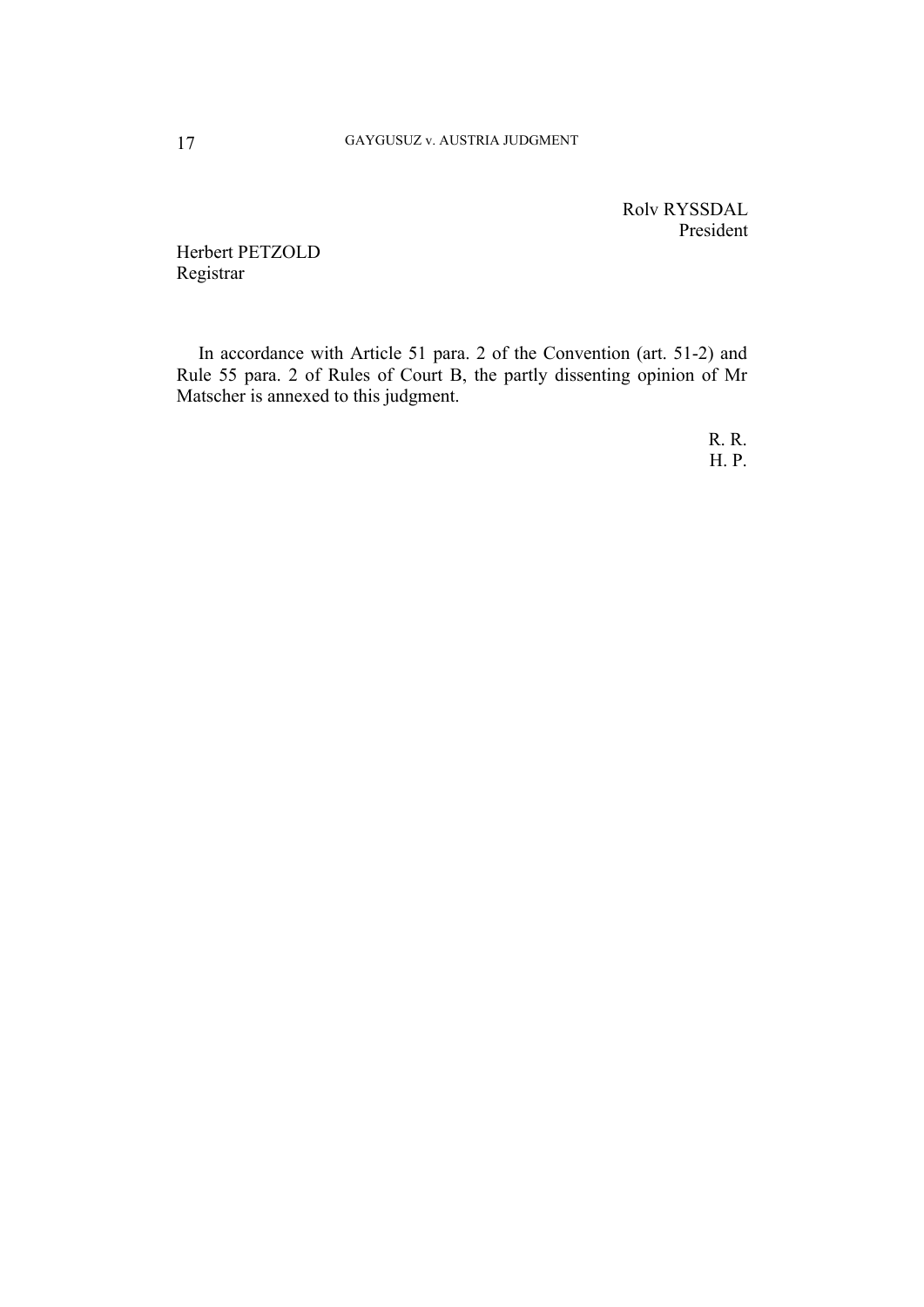# PARTIALLY DISSENTING OPINION OF JUDGE **MATSCHER**

### *(Translation)*

I do not usually express dissenting opinions with regard to the Court's decisions on Article 50 (art. 50), in view of the fact that the sums which the Court awards under that provision (art. 50) on an equitable basis can always be the subject of disagreement. The reason why I have done so in the present case is that the Court's decision to award the applicant ATS 200,000 for pecuniary damage is clearly unsustainable.

Where the Court finds a violation of the Convention and the violation in question causes the victim pecuniary damage, it has the power under Article 50 (art. 50) to award just satisfaction. Although it is hardly ever possible to assess the amount of such damage precisely - which is not in any case the Court's task - the sum awarded for pecuniary damage must never exceed the amount of damage that the applicant can actually have sustained.

In the present case the Court found a violation of Article 14 taken in conjunction with Article 1 of Protocol No. 1 (art. 14+P1-1) (a finding which I am in complete agreement with) on account of the fact that the applicant, because of his nationality, was not entitled to emergency assistance under the legislation in force. But emergency assistance, as the term clearly implies, is not a pension for life, but a temporary social measure for a period when the beneficiary is available for work but unemployed and not (yet) entitled to an invalidity or old-age pension.

As a result of the finding of a violation of the Convention, the applicant is entitled to be compensated on an equitable basis under Article 50 of the Convention (art. 50) for any pecuniary damage he may have sustained.

Under the law in force at the material time, emergency assistance amounted (with varying supplements) to approximately ATS 255 per day. It appears from the file that, however the sums are calculated, and accepting the hypotheses most favourable to the applicant (unrealistic though they are), the maximum amount he could have received in emergency assistance was about ATS 80,000. The sum of ATS 200,000 which the Court has awarded him is more than twice as high as the pecuniary damage he can possibly have sustained; that is manifestly contrary to all the principles governing compensation for pecuniary damage, unless the Court wishes to adopt the practice which exists in American law of awarding "punitive damages". That practice is rightly not provided for in European law.

The calculation and compensation claims put forward by the applicant's lawyer and the Turkish Government are so fantastic that it is superfluous to comment on them.